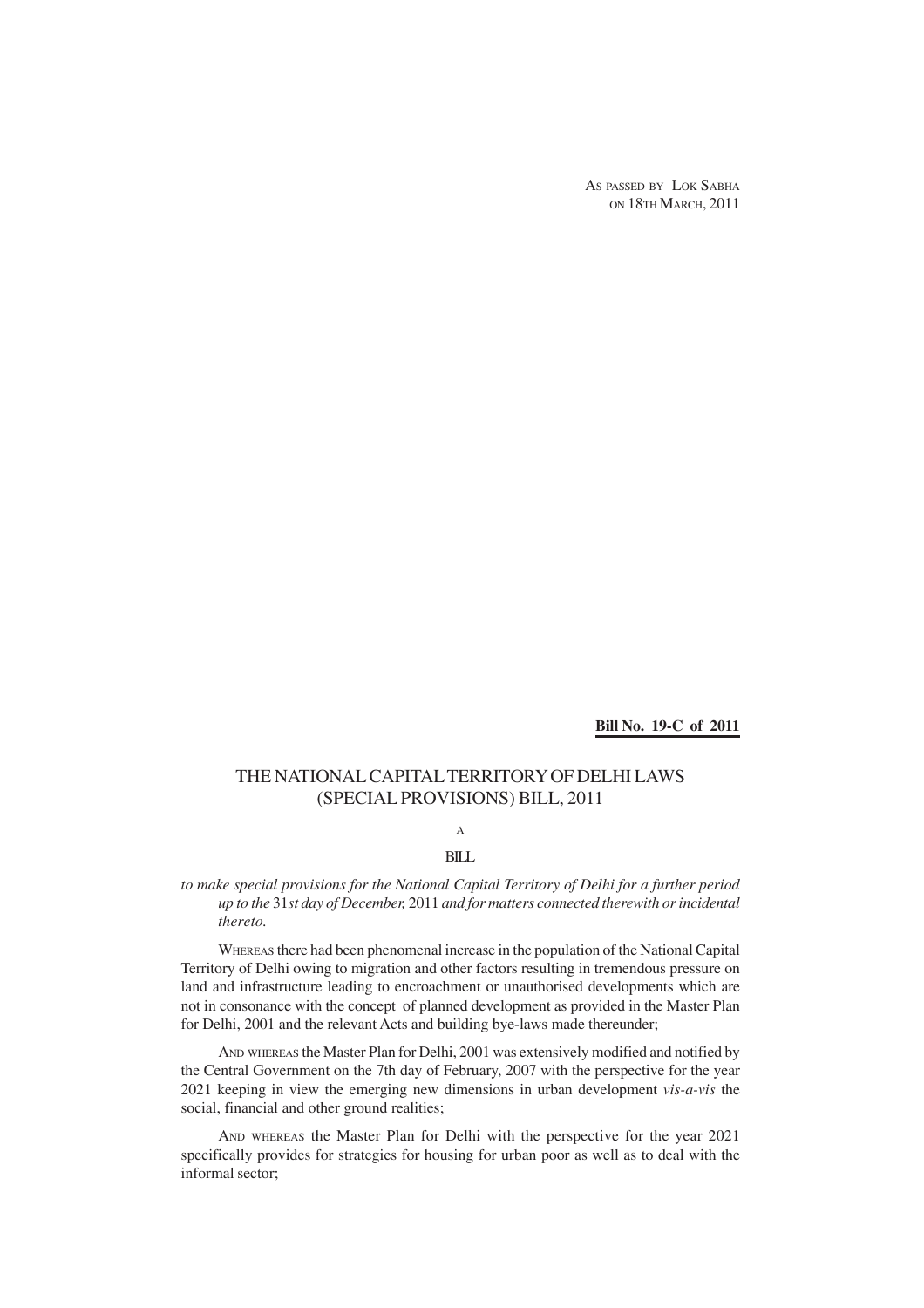AND WHEREAS a strategy and a scheme has been prepared by the local authorities in the National Capital Territory of Delhi for regulation of urban street vendors in accordance with the National Policy for Urban Street Vendors and the Master Plan for Delhi, 2021, and is being implemented;

AND WHEREAS based on the policy finalised by the Central Government regarding regularisation of unauthorised colonies, village *abadi* area and its extension, the guidelines and regulations for this purpose have been issued;

AND WHEREAS in pursuance of the guidelines and regulations necessary steps are being taken for regularisation of unauthorised colonies which, *inter alia*, involve scrutiny of layout plans, assessment of built up percentage existed as on the 31st day of March, 2002, identification of mixed use of streets, approval of layout plans, fixation of boundaries, change in land use and identification of colonies not eligible for regularisation;

AND WHEREAS more time is required for proper implementation of the scheme regarding hawkers and urban street vendors and for the regularisation of unauthorised colonies, village *abadi* area and its extension;

AND WHEREAS the revised policy for proper arrangements for relocation and rehabilitation of slum dwellers and *jhuggi-jhompri* clusters in the National Capital Territory of Delhi has been formulated and accordingly, the Delhi Urban Shelter Improvement Board Act, 2010 has been enacted by the Government of National Capital Territory of Delhi and notified with effect from the 1st July, 2010 to provide for implementation of schemes for improvement of slums and *jhuggi-jhompri* clusters with a view to bring improvement in environment and living conditions, and to prepare housing scheme for such persons;

Delhi Act 7 of 2010.

AND WHEREAS the draft policy regarding farm houses is under consideration in the Delhi Development Authority;

AND WHEREAS pursuant to the Master Plan for Delhi, 2021, the Zonal Development Plans in respect of various Zones have been notified which provides for regularisation of schools, dispensaries, religious institutions and cultural institutions;

AND WHEREAS the policy with respect to storages, warehouses and godowns used for agricultural inputs or produce (including dairy and poultry) in rural areas built on agricultural land are under consideration of the Central Government in consultation with the Delhi Development Authority;

AND WHEREAS the National Capital Territory of Delhi Laws (Special Provisions) Act, 2007 was enacted on the 5th day of December, 2007 to make special provisions for the areas of the National Capital Territory of Delhi for a period up to the 31st day of December, 2008 which ceased to operate after the 31st December, 2008;

AND WHEREAS the National Capital Territory of Delhi Laws (Special Provisions) Act, 2009 was enacted in continuation of the aforesaid Act for a period up to the 31st day of December, 2009 to make special provisions for the areas of the National Capital Territory of Delhi and that Act ceased to operate after the 31st day of December, 2009;

AND WHEREAS the National Capital Territory of Delhi Laws (Special Provisions) Second Act, 2009 was enacted in continuation of the aforesaid Act for a period up to the 31st day of December, 2010 to make special provisions for the areas of the National Capital Territory of Delhi and that Act ceased to operate after the 31st day of December, 2010;

AND WHEREAS it is expedient to have a law in terms of the Master Plan for Delhi, 2021, in continuation of the said Act for a period up to the 31st day of December, 2011 to provide for temporary relief and to minimise avoidable hardships and irreparable loss to the people of the National Capital Territory of Delhi against any action by the concerned agency in respect of persons covered by the policies referred to above.

43 of 2007.

24 of 2009.

40 of 2009.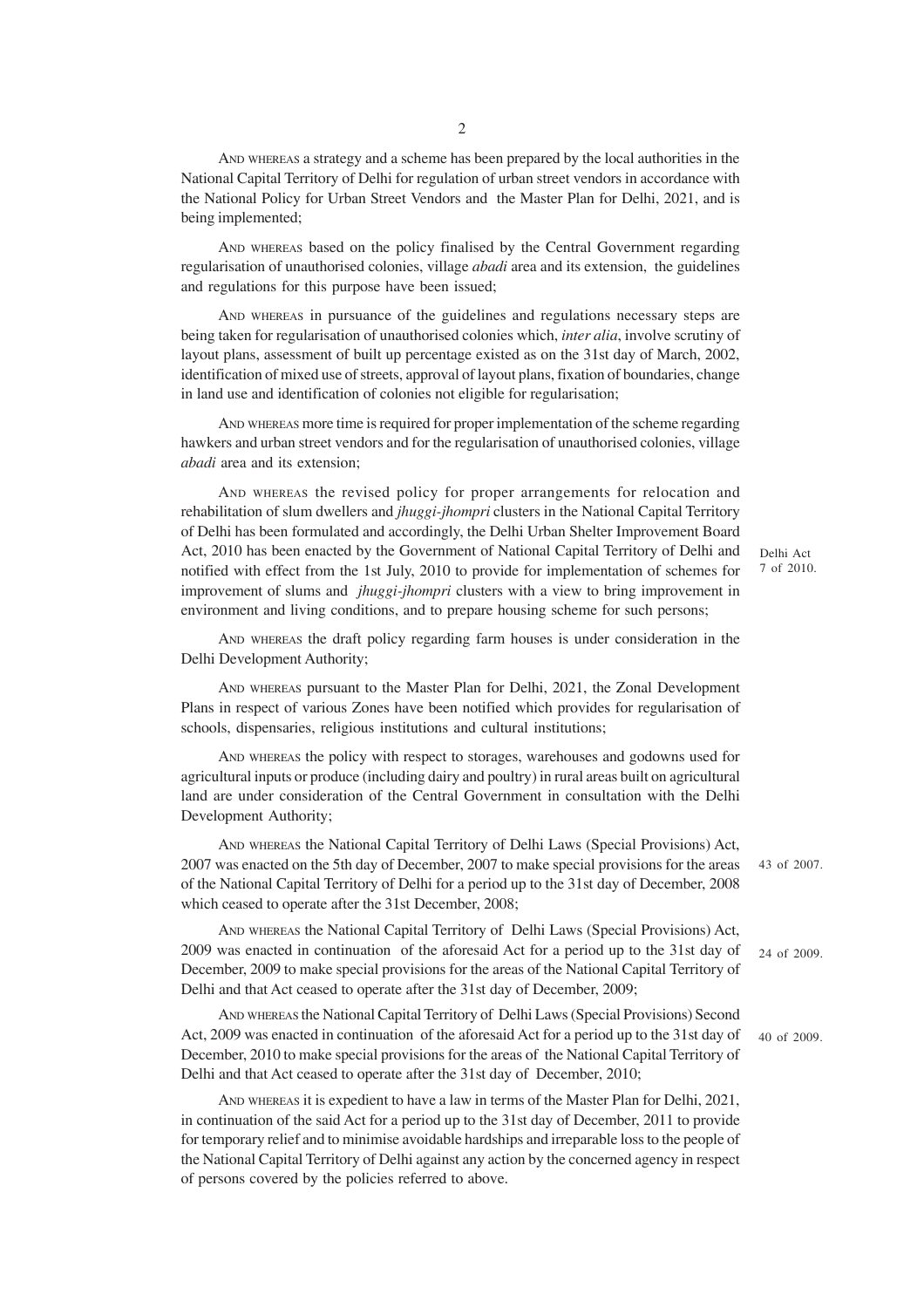BE it enacted by Parliament in the Sixty-second Year of the Republic of India as follows:—

**1.** (*1*) This Act may be called the National Capital Territory of Delhi Laws (Special Provisions) Act, 2011.

(*2*) It extends to the National Capital Territory of Delhi.

(*3*) It shall be deemed to have come into force on the 1st day of January, 2011. 5

(*4*) It shall cease to have effect on the 31st day of December, 2011, except as respects things done or omitted to be done before such cesser, and upon such cesser section 6 of the General Clauses Act, 1897, shall apply as if this Act had then been repealed by a Central Act. 10 of 1897.

**2.** (*1*) In this Act, unless the context otherwise requires,—

(*a*) "building bye-laws" means bye-laws made under section 481 of the Delhi Municipal Corporation Act, 1957 or the bye-laws made under section 188, sub-section (*3*) of section 189 and sub-section (*1*) of section 190 of the Punjab Municipal Act, 1911, as in force in New Delhi or the regulations made under sub-section (*1*) of section 57 of the Delhi Development Act, 1957, relating to buildings; (*b*) "Delhi" means the entire area of the National Capital Territory of Delhi except the Delhi Cantonment as defined in clause (*11*) of section 2 of the Delhi Municipal Corporation Act, 1957; (*c*) "encroachment" means unauthorised occupation of Government land or public land by way of putting temporary, semi-permanent or permanent structure for residential use or commercial use or any other use; (*d*) "local authority" means the Delhi Municipal Corporation established under the Delhi Municipal Corporation Act, 1957, or the New Delhi Municipal Council established under the New Delhi Municipal Council Act, 1994 or the Delhi Development Authority established under the Delhi Development Act, 1957, legally entitled to exercise control in respect of the areas under their respective jurisdiction; (*e*) "Master Plan" means the Master Plan for Delhi with the perspective for the year 2021, notified *vide* notification number S.O.141(E), dated the 7th day of February, 2007 under the Delhi Development Act, 1957; (*f*) "notification" means a notification published in the Official Gazette; (*g*) "punitive action" means action taken by a local authority under the relevant law against unauthorised development and shall include demolition, sealing of premises and displacement of persons or their business establishment from their existing location, whether in pursuance of court orders or otherwise; (*h*)"relevant law" means in case of— (*i*) the Delhi Development Authority, the Delhi Development Act, 1957; (*ii*) the Municipal Corporation of Delhi, the Delhi Municipal Corporation Act, 1957; and (*iii*) the New Delhi Municipal Council, the New Delhi Municipal Council Act, 1994; (*i*) "unauthorised development" means use of land or use of building or construction of building or development of colonies carried out in contravention of the sanctioned plans or without obtaining the sanction of plans, or in contravention of the land use as permitted under the Master Plan or Zonal Plan or layout plan, as the case may be, and includes any encroachment. (*2*) Words and expressions used but not defined herein shall have the meanings 66 of 1957. Punjab Act 3 of 1911. 61 of 1957. 66 of 1957. 66 of 1957. 44 of 1994. 61 of 1957. 61 of 1957. 61 of 1957. 35 66 of 1957. 44 of 1994. 61 of 1957. 10 15 20  $25$ 30 40 45

Short title, extent, commencement and duration.

Definitions.

respectively assigned to them in the Delhi Development Act, 1957, the Delhi Municipal Corporation Act, 1957 and the New Delhi Municipal Council Act, 1994.

66 of 1957. 44 of 1994.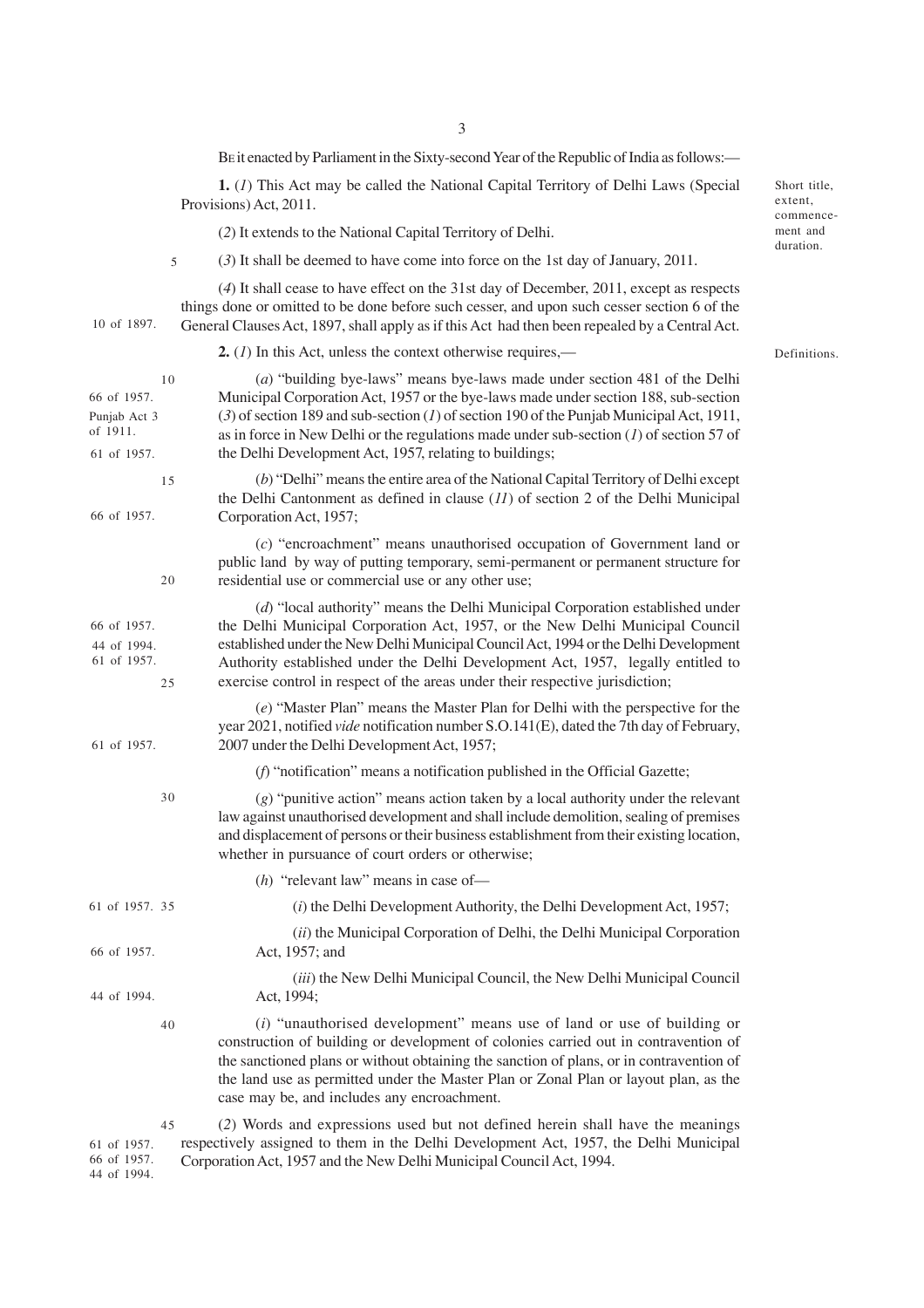Enforcement to be kept in abeyance.

**3.** (*1*) Notwithstanding anything contained in any relevant law or any rules, regulations or bye-laws made thereunder, the Central Government shall before the expiry of this Act, take all possible measures to finalise norms, policy guidelines, feasible strategies and make orderly arrangements to deal with the problem of encroachment or unauthorised development in the form of encroachment by slum dwellers and *Jhuggi-Jhompri* clusters, hawkers and urban street vendors, unauthorised colonies, village *abadi* area (including urban villages), and its extension, existing farm houses involving construction beyond permissible building limits and schools, dispensaries, religious institutions, cultural institutions, storages, warehouses and godowns used for agricultural inputs or produce (including dairy and poultry) in rural areas built on agricultural land, as mentioned below: 10

(*a*) orderly arrangments for relocation and rehabilitation of slum dwellers and *Jhuggi-Jhompri* clusters in the National Capital Territory of Delhi in accordance with the provisions of the Delhi Urban Shelter Improvement Board Act, 2010 and the Master Plan for Delhi, 2021 to ensure its development in a sustainable, planned and humane manner;

Delhi Act 7 of 2010.

5

35

(*b*) scheme and orderly arrangements for regulation of urban street vendors in 15 consonance with the national policy for urban street vendors and hawkers as provided in the Master Plan for Delhi, 2021;

(*c*) orderly arrangements pursuant to guidelines and regulations for regularisation of unauthorised colonies, village *abadi* area (including urban villages) and its extension, as existed on the 31st day of March, 2002, and where construction took place even 20 beyond that date and up to the 8th day of February, 2007;

(*d*) policy regarding existing farm houses involving construction beyond permissible building limits; and

(*e*) policy or plan for orderly arrangement regarding schools, dispensaries, religious institutions, cultural institutions, storages, warehouses and godowns used 25 for agricultural inputs or produce (including dairy and poultry) in rural areas built on agricultural land.

(*2*) Subject to the provisions contained in sub-section (*1*) and notwithstanding any judgment, decree or order of any court, *status quo*—

(*i*) as on the 1st day of January, 2006 in respect of encroachment or unauthorised 30 development; and

(*ii*) in respect of unauthorised colonies, village *abadi* area (including urban villages) and its extension, which existed on the 31st day of March, 2002 and where construction took place even beyond that date and up to the 8th day of February, 2007, mentioned in sub-section (*1*),

shall be maintained.

(*3*) All notices issued by any local authority for initiating action against encroachment or unauthorised development referred to in sub-section (*1*), shall be deemed to have been suspended and no punitive action shall be taken till the 31st day of December, 2011.

(*4*) Notwithstanding any other provision contained in this Act, the Central Government 40 may, at any time before the 31st day of December, 2011, withdraw the exemption by notification in respect of encroachment or unauthorised development mentioned in sub-section (*2*) or sub-section  $(3)$ , as the case may be.

Provisions of this Act not to apply in certain cases.

**4.** During the period of operation of this Act, no relief shall be available under the provisions of section 3 in respect of the following encroachment or unauthorised development, 45namely:—

(*a*) encroachment on public land except in those cases which are covered under clauses  $(a)$ ,  $(b)$  and  $(c)$  of sub-section  $(1)$  of section 3;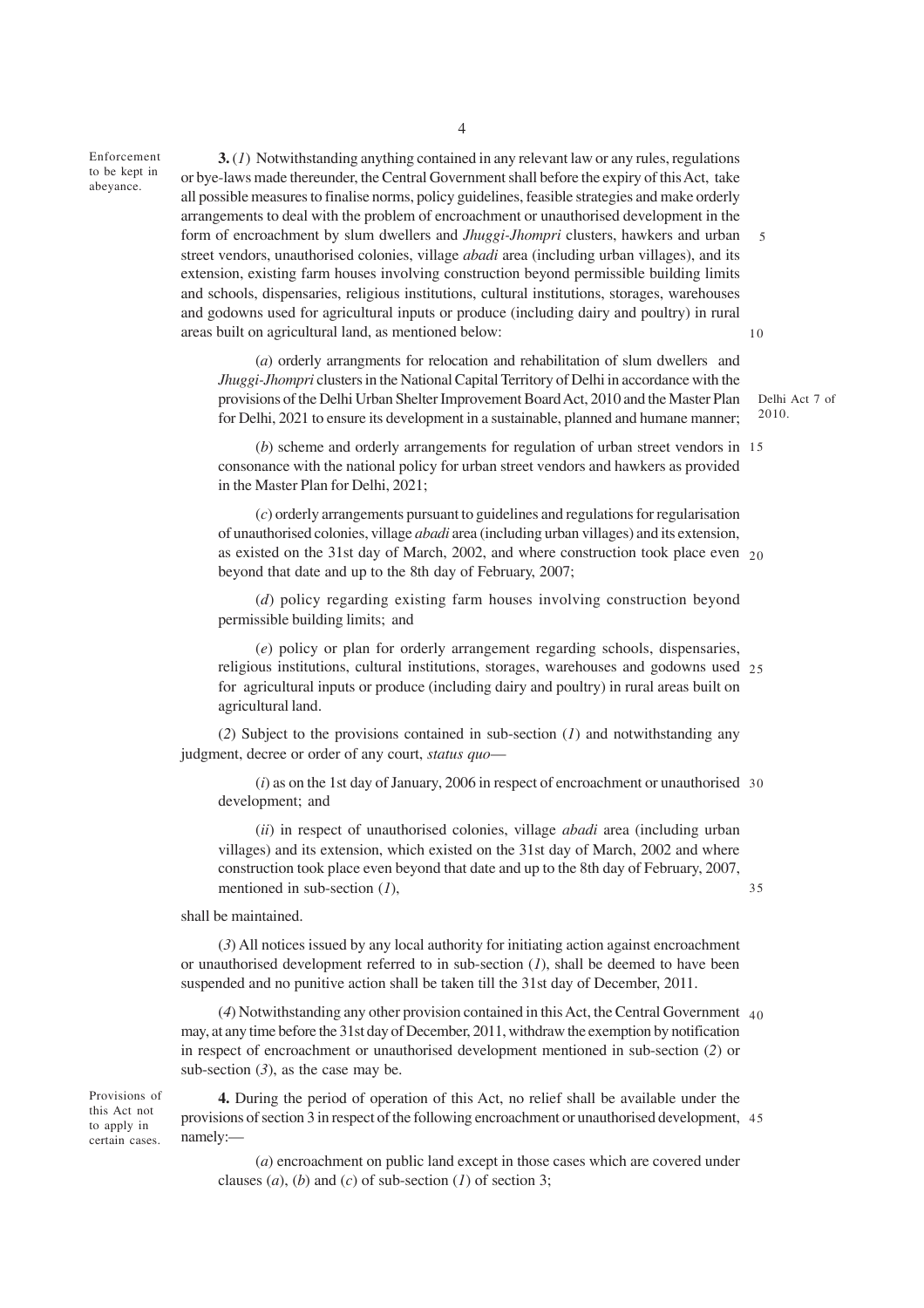(*b*) removal of slums and *Jhuggi-Jhompri* dwellers, hawkers and urban street vendors, unauthorised colonies or part thereof, village *abadi* area (including urban villages) and its extension in accordance with the relevant policies approved by the Central Government for clearance of land required for specific public projects.

**5.** The Central Government may, from time to time, issue such directions to the local authorities as it may deem fit, for giving effect to the provisions of this Act and it shall be the duty of the local authorities, to comply with such directions.

5

10

**6**. Notwithstanding any judgment, decree or order of any court, all things done, or, omitted to be done, and all action taken, or, not taken, during the period beginning on or after the 1st day of January, 2011 and ending immediately before the date of commencement of this Act, shall, in so far as they are in conformity with the provisions of this Act, be deemed to have been done, or, omitted to be done, or, taken, or, not taken, under these provisions as if such provisions were in force at the time such things were done or omitted to be done and action taken or not taken during the aforesaid period.

Power of Central Government to give directions.

Validation of acts done or omitted to be done, etc., during 1st January, 2011 up to the date of commencement of this Act.